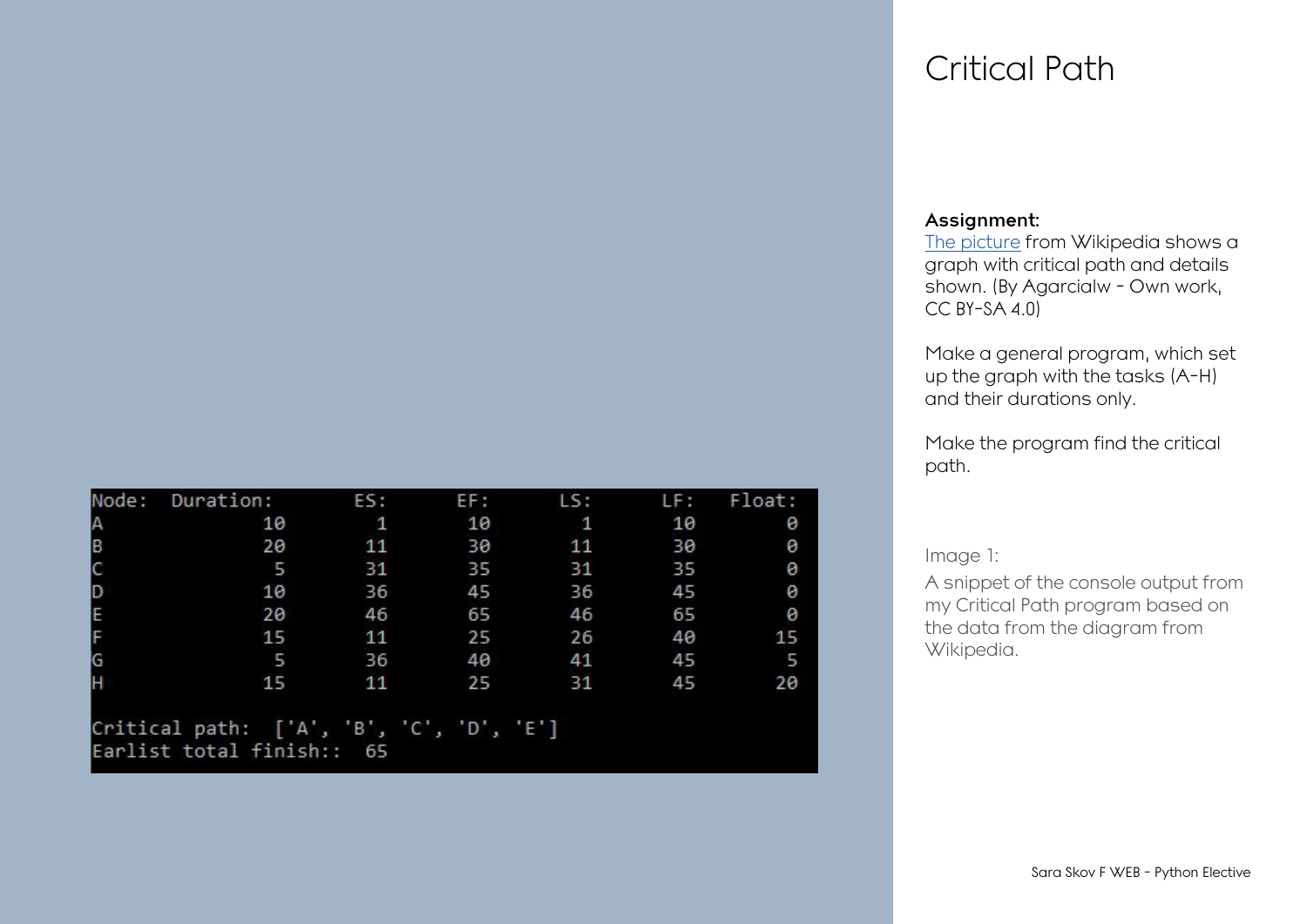## Critical Path

### **Set up**

For creating a CriticalPath object, (Image 1), there need to be an list with Nodes. (Image 2)

The only thing the program should call in the CriticalPath class is the calculate() and printSchema() functions.

The **calculate()** will call all the functions needed to calculate the project flow and critical path.

The **printSchema()** (Image 3) will just output the result in the console, and should be called after the calculate().

### class CriticalPath():

```
def init (self, graph):
  self. graph = graphself. numberofnodes = len(self. graph)
  self. finishnode = []
  self. minlenght = [100000] * self. numberofnodes
  self. minlength[0] = 0self. predecessors = []
  self. theCriticalPath = []
```
#### def calculate(self): self.findEarlist()

**2**

```
 self.findFinishNode()
self.findLatest()
self.findCiticalPath()
```

```
3
```
 $S_{\rm eff}$  ,  $S_{\rm eff}$  ,  $S_{\rm eff}$  ,  $S_{\rm eff}$  ,  $S_{\rm eff}$  ,  $S_{\rm eff}$  ,  $S_{\rm eff}$  ,  $S_{\rm eff}$  ,  $S_{\rm eff}$ 

```
 def printSchema(self):
   print("{:6} {:10} {:8} {:8} {:8} {:8} {:8}".format("Node: ", "Duration:", " 
   ES:", " EF:", " LS:", " LF:", " Float:"))
   for i in range(0, self. numberofnodes):
       print("{:6} {:10} {:8} {:8} {:8} {:8} {:8}". format(self. graph[i]. name,
       self. graph[i]. duration, self. graph[i]. earlieststart,
       self. graph[i]. earliestfinish, self. graph[i]. lateststart,
       self. graph[i]. latestfinish, self. graph[i]. totalfloat))
    print()
   print("Critical path: ", self. theCriticalPath)
  print("Earlist total finish:: ", self. finishnode. earliestfinish)
```

```
class Node():
   def init (self, name, duration, predecessors):
       self. name = name
       self. duration = duration
       self. earlieststart = 1
       self. earliestfinish = 0
       self. lateststart = 0
       self. latestfinish = 0self. totalfloat = None
        #self._totalDrag = None
       self. done = False
       self. predecessors = predecessors
```

```
projectGraph = [
```
 Node("A", 10, []), Node("B", 20, ["A"]), Node("C", 5, ["B"]), Node("D", 10, ["C"]), Node("E", 20, ["D", "G", "H"]), Node("F", 15, ["A"]), Node("G", 5, ["C", "F"]), Node("H", 15, ["A"]) ]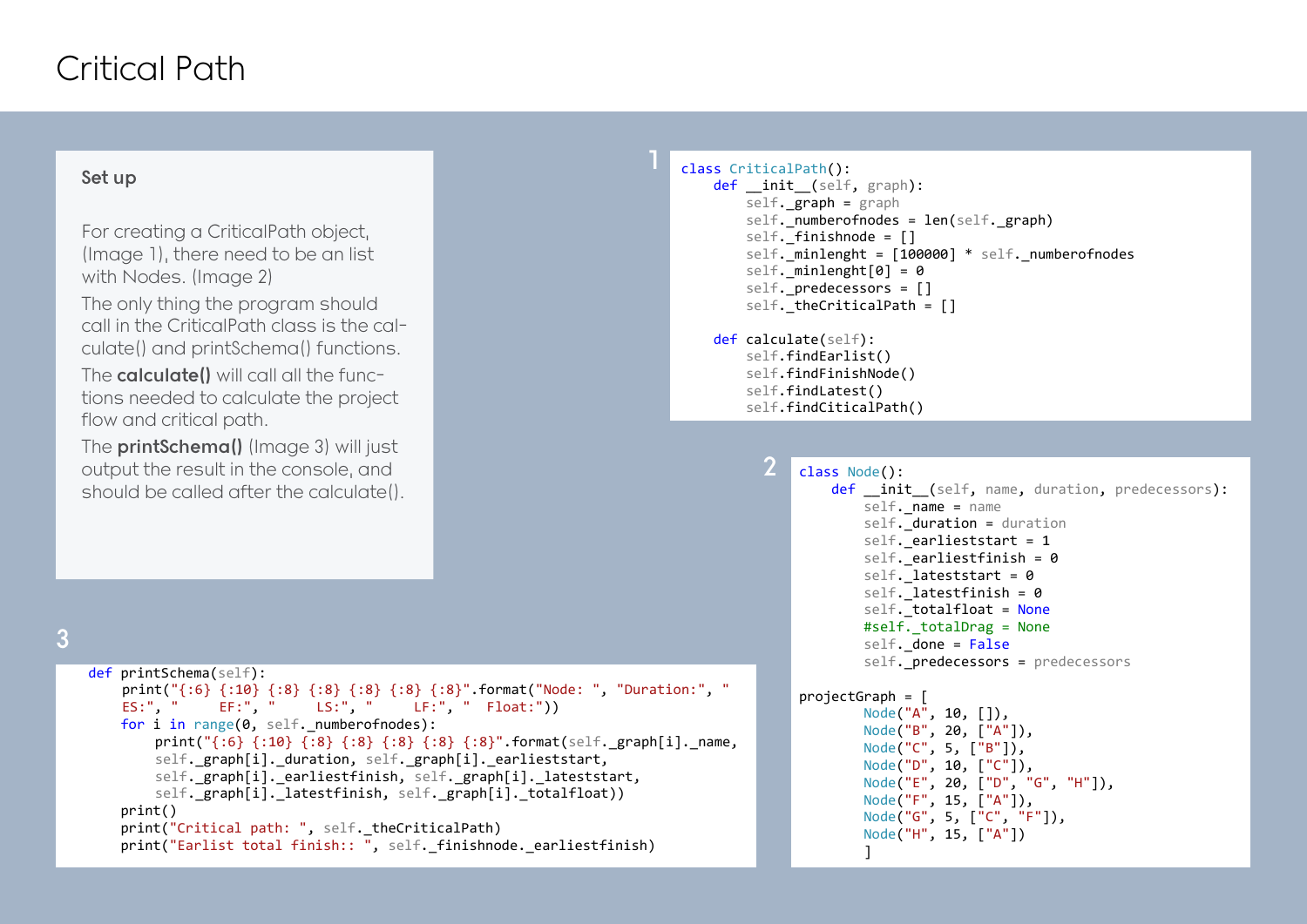**4**

#### def findEarlist(self): # Calculating Earlist start for i in range(0, self. numberofnodes):  $currentnode = self. graph[i]$  for j in range(0, self.\_numberofnodes): presessorNode =  $self.$  graph[j] if presessorNode.\_name in currentnode.\_predecessors : currentES = presessorNode. duration + presessorNode. earlieststart if(currentES > currentnode. earlieststart):  $currentnode.$  earlieststart = currentES # Calculating Earlist finish for i in range(0, self. numberofnodes):  $currentnode = self._graph[i]$ currentnode.\_earliestfinish = currentnode.\_earlieststart + currentnode. duration -1

**5**

| def findFinishNode(self):                                         |
|-------------------------------------------------------------------|
| # Find finish node                                                |
| $self.$ finishnode = $"$                                          |
| finishnodedur = $\theta$                                          |
| for i in range(0, self. numberofnodes):                           |
| if self. $graph[i]$ . earlieststart > finishnodedur:              |
| self. finishnode = self. graph[i]                                 |
| finishnodedur = $self.$ graph[i]. earlieststart                   |
| self. finishnode. latestfinish = self. finishnode. earliestfinish |
| self. finishnode. lateststart = self. finishnode. earlieststart   |
| return self. finishnode                                           |
|                                                                   |

## Critical Path

## **Calculate step 1**

When the calculate() function is called the program will first calculate **Earliest start** and **Earliest finish** for each node inside the list. (Image 4)

Afterwards, the program will find the **finish node** and set the latest start and finish for that node. (Image 5)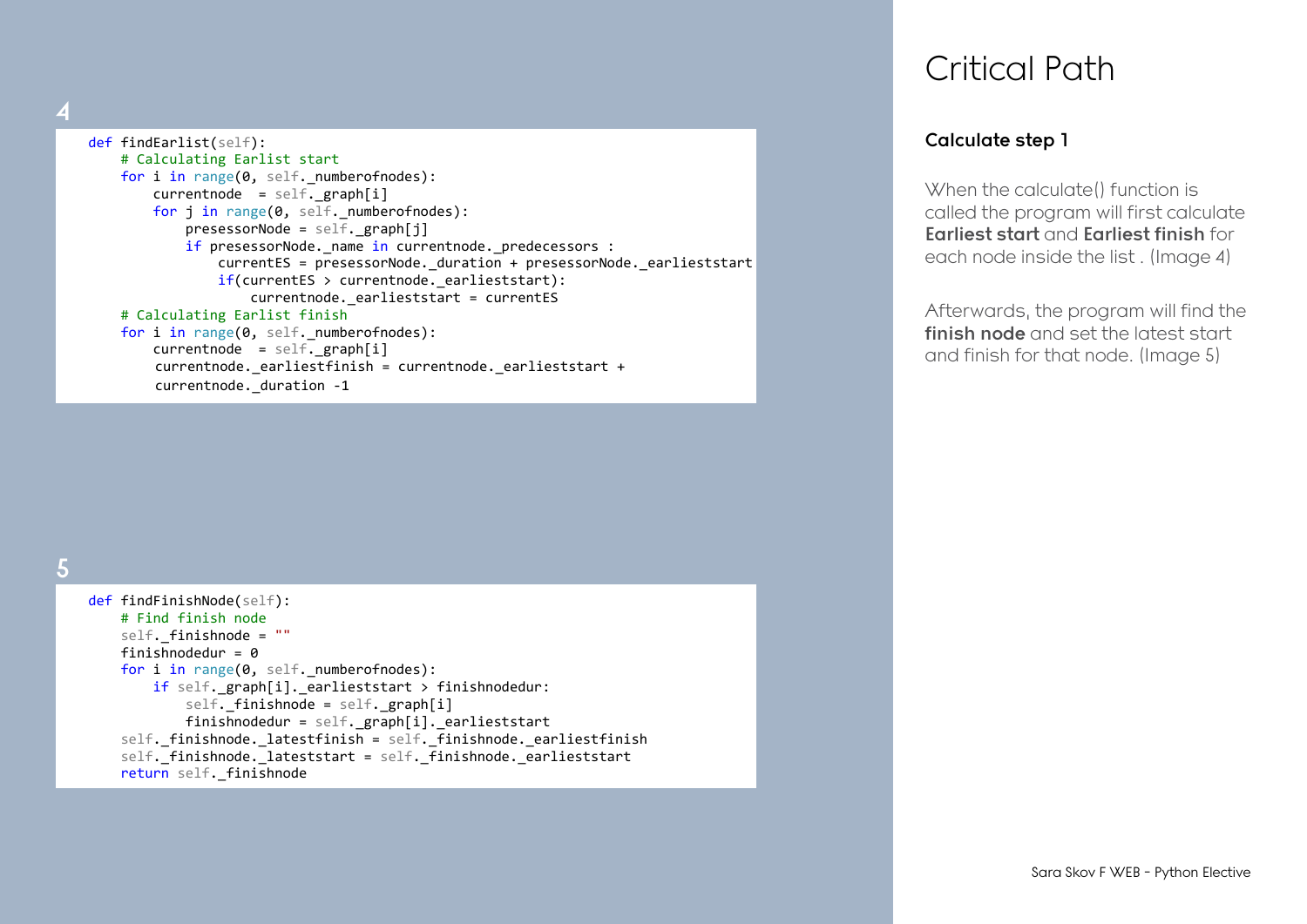## Critical Path

## **Calculate step 2**

After it has found the **Latest start**  and **Lastest finish** for the last node, the program calculate it for every node by using the **bubble sort** algorithm.

```
 def findLatest(self):
   orderedList = self. graph
    # Order list with bubble sort algorithms
  for i in range(0, self. numberofnodes):
      for j in range(0, self. numberofnodes - i - 1):
           if orderedList[j]. earliestfinish < orderedList[j+1]. earliestfinish :
               swap = orderedList[j]orderedList[j] = orderedList[j+1]orderedList[i+1] = swap #Find Latest finish and start
   for i in range(0, self. numberofnodes):
       currentNode = orderedList[i]for j in range(0, self. numberofnodes):
           presessorNode = self. graph[j]if presessorNode. name in currentNode. predecessors:
               latestfinish = currentNode. lateststart
               if latestfinish < presessorNode. latestfinish or
               presessorNode._latestfinish == 0:
                    presessorNode._latestfinish = latestfinish - 1
                   presessorNode._lateststart = latestfinish -
                   presessorNode._duration
    # Order the list back
   for i in range(0, self. numberofnodes):
      for j in range(0, self. numberofnodes - i - 1):
          if orderedList[j]._name > orderedList[j + 1]._name:
               swap = orderedList[j]orderedList[i] = orderedList[i+1]orderedList[i+1] = swap
```